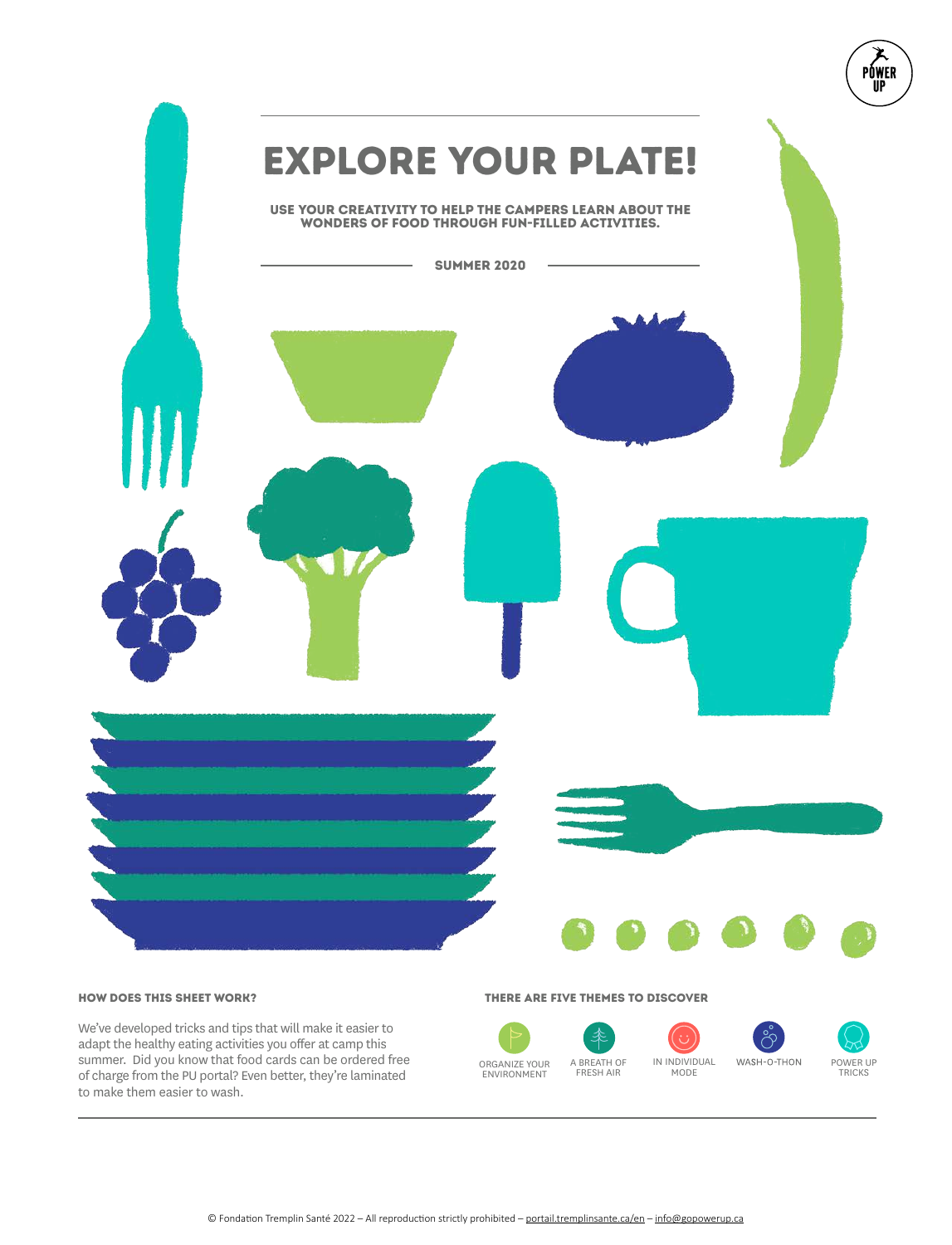



## OrganiZe your Environment

**At camp, make sure that visual markers are clear so that campers know where to place themselves.** 

#### **Plan the space you need to present your activity:**

Use colour to mark off the activity space, for example with foam French fries or coloured tape.

Use your imagination! Consider marking off each camper's space during individual activities, for example with yoga mats, hoops or beach towels.



## a breath of fresh air

**Take advantage of summer to make new discoveries with your campers while enjoying time spent outdoors.**

**If you have access to a lawn or a field, ask your coordinator if you can use the space to grow plants with your campers and introduce them to gardening. This would allow your campers to make the connection between the vegetable garden and the food on their plates.**

For further information, view the special sheet **Summer 2020: Grow a Garden and Nourish your Curiosity!** 

**Do you have access to an asphalt surface? Set up active courses that challenge the campers to memorize the food cards.**

See the activity **Colourful circuit** for inspiration.

#### **Nothing beats being outdoors to simulate a visit to the local produce market.**

Divide your campers into two groups: clients and merchants. Help them discover foods that are grown near the camp.

That's exactly what the **Market at camp activity** is all about.

#### **Yoga is the perfect activity to practice outdoors.**

Encourage your campers to use their imaginations to invent food-inspired poses! Ever try apple pose?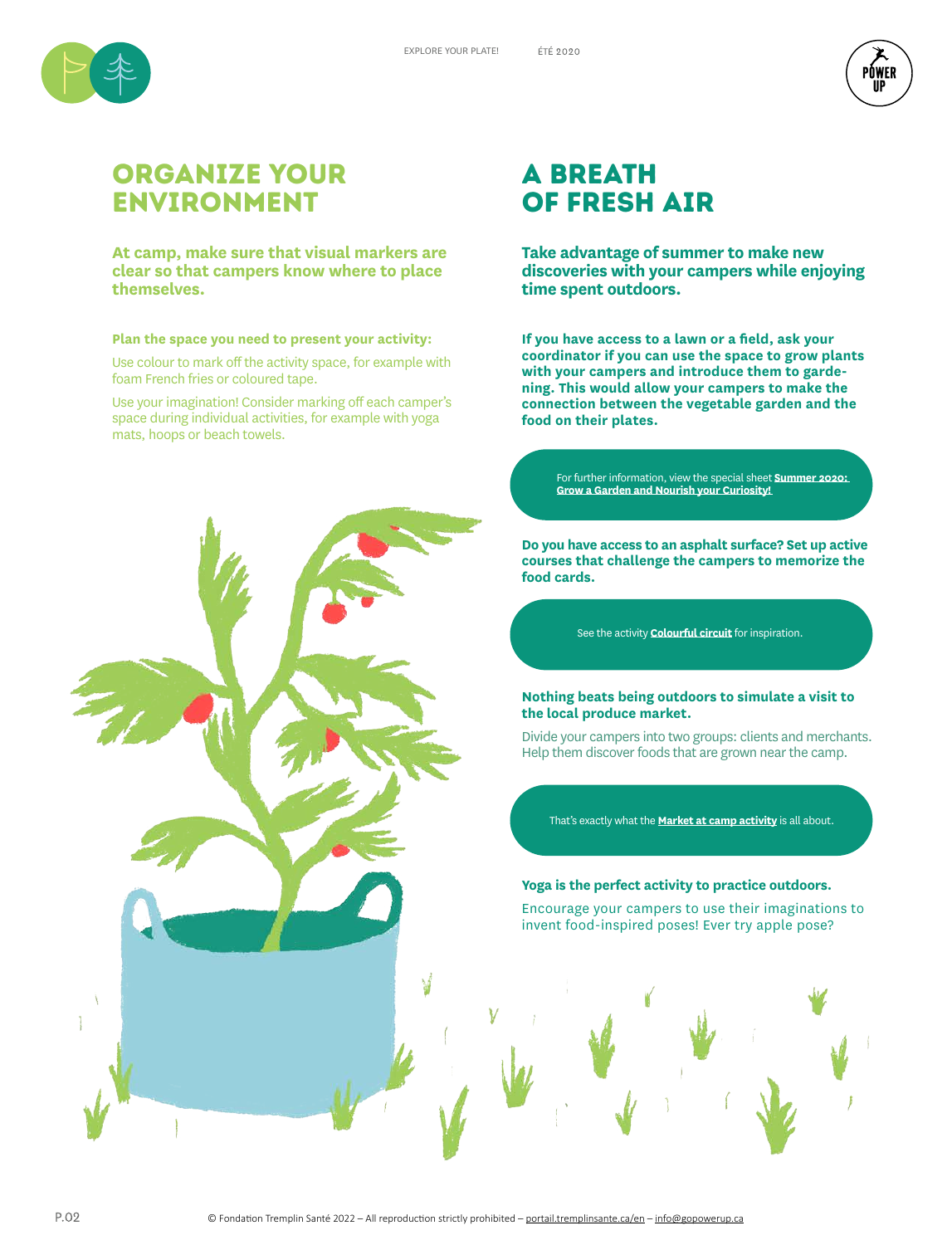





# IN INDividual mode

**In order to avoid physical contact, favour individual activities aimed at discovering food.**

**Encourage the campers to discover foods using their five senses:**

Favour foods that don't require added preparation before being distributed. For example, give each camper a cherry tomato rather than cutting a large tomato into smaller pieces.

View the **Tasting expert activity** for tips on how to present this activity.

Create smell pots. Here, the campers have fun discovering foods solely through smell. Make sure that each camper has a small pot, or disinfect the pot after each use.



#### **Use food cards to create games:**

Hand out food cards to your campers and ask them to create a virtual recipe. You can even host a "battle of the chefs" or ask them to present an advertising sketch featuring their new recipe.

For inspiration, check out the **Virtual chef activity**.

Create a giant bingo using food cards. To make it more challenging, use a guessing game or a charade to present the food item.

For interesting ideas, see the **Energy quiz activity.**

Hold a food card race. Describe a food item and have the campers take turns trying to find the matching food card.

If you like this idea, see the activity entitled **Think & run duathlon**.

Pick a food card and ask a camper to mimic the food item in question to the rest of the group.

See the **Mystery foods activity** for hours of fun and games.

Pick a food card and ask the campers to find another food item that begins with the same letter as the item you picked.